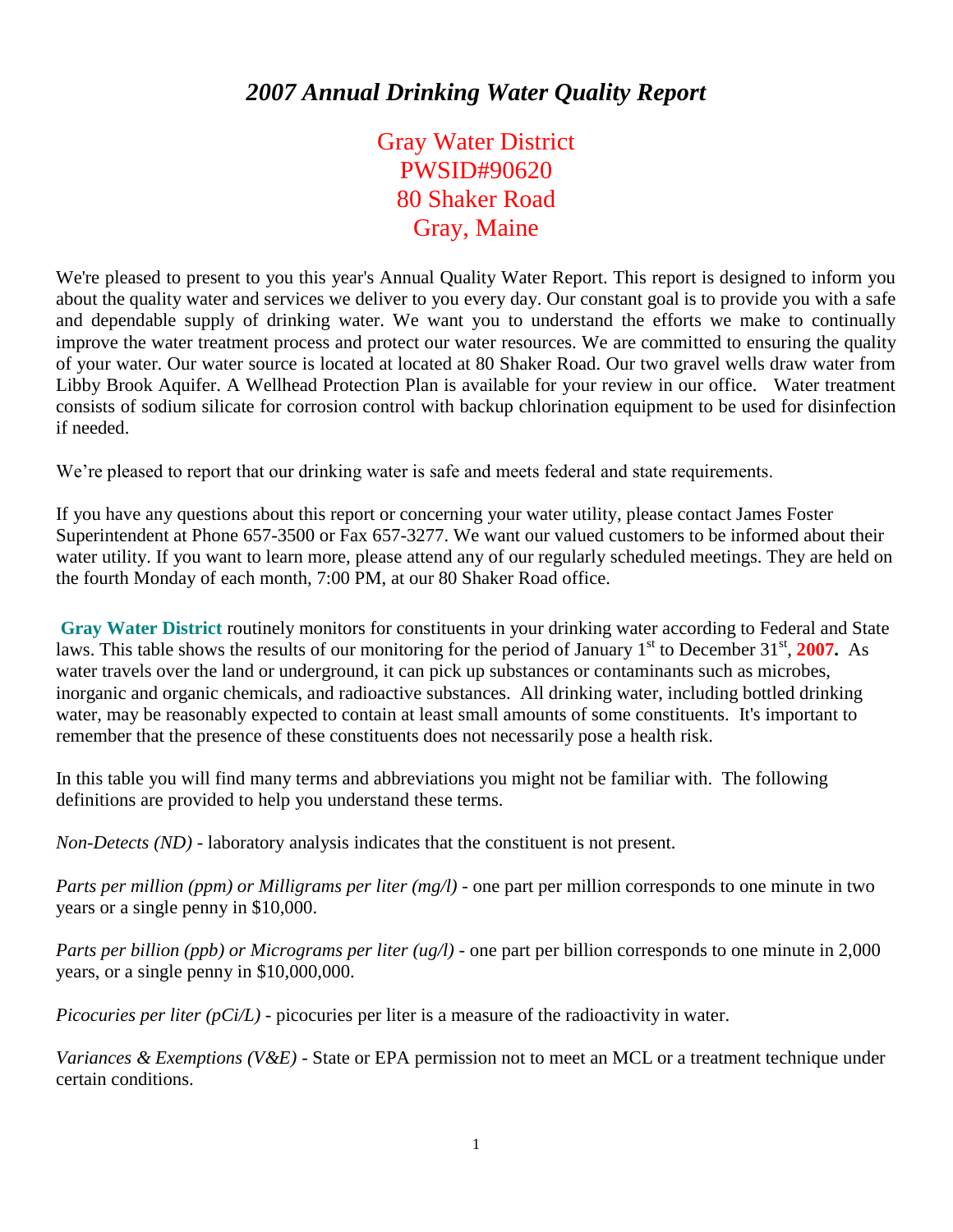*Action Level (AL)* - the concentration of a contaminant which, if exceeded, triggers treatment or other requirements which a water system must follow.

*Treatment Technique (TT)* - A treatment technique is a required process intended to reduce the level of a contaminant in drinking water.

*Maximum Contaminant Level (MCL)* - The MCL is the highest level of a contaminant that is allowed in drinking water. MCLs are set as close to the MCLGs as feasible using the best available treatment technology.

*Maximum Contaminant Level Goal (MCLG)* - The MCLG is the level of a contaminant in drinking water below which there is no known or expected risk to health. MCLGs allow for a margin of safety.

## *The following contaminants were tested for:*

### **Microbiological Contaminants**

1. Total Coliform Bacteria 2. Fecal coliform and *E.coli*

#### 3. Turbidity

#### **Radioactive Contaminants**

4. Beta/photon emitters 5. Alpha emitters 6. Radon **Inorganic Contaminants**

7. Antimony

8. Arsenic

- 9. Asbestos
- 10. Barium
- 11. Beryllium
- 12. Cadmium
- 13. Chromium
- 14. Copper
- 15. Cyanide 16. Fluoride
- 
- 17. Lead
- 18. Mercury (inorganic)
- 19. Nitrate (as Nitrogen)
- 20. Nitrite (as Nitrogen)
- 21. Selenium
- 22. Thallium

## **Synthetic Organic Contaminants including Pesticides and Herbicides**

23. 2,4-D 24. 2,4,5-TP (Silvex) 25. Acrylamide 26. Alachlor 27. Atrazine 28. Benzo (a) pyrene (PAH) 29. Carbofuran 30. Chlordane 31. Dalapon 32. Di (2-ethylhexyl) adipate 33. Di (2-ethylhexyl) phthalate 34. Dibromochloropropane 35. Dinoseb 36. Diquat 37. Dioxin [2,3,7,8-TCDD] 38. Endothall 39. Endrin 40. Epichlorohydrin 41. Ethylene dibromide 42. Glyphosate (43. Heptachlor 44. Heptachlor epoxide 45. Hexachlorobenzene 46. Hexachlorocyclo-pentadiene 47. Lindane 48. Methoxychlor 49. Oxamyl [Vydate] 50. PCBs [Polychlorinated biphenyls]

51. Pentachlorophenol 52. Picloram 53. Simazine 54. Toxaphene **Volatile Organic Contaminants** 55. Benzene

56. Carbon tetrachloride 57. Chlorobenzene 58. O-Dichlorobenzene 59. P-Dichlorobenzene 60. 1,2 - Dichloroethane 61. 1,1 - Dichloroethylene 62. Cis-1, 2-Dichloroethylene 63. Trans - 1,2 -Dichloroethylene 64. Dichloromethane 65. 1,2-Dichloropropane 66. Ethylbenzene 66a. Methyl-Tertiary-Butyl-Ether (MTBE) (Maine MCL) 67. Styrene 68. Tetrachloroethylene 69. 1,2,4 -Trichlorobenzene 70. 1,1,1 - Trichloroethane 71. 1,1,2 -Trichloroethane 72. Trichloroethylene 73. TTHM [Total trihalomethanes] 74. Toluene 75. Vinyl Chloride 76. Xylenes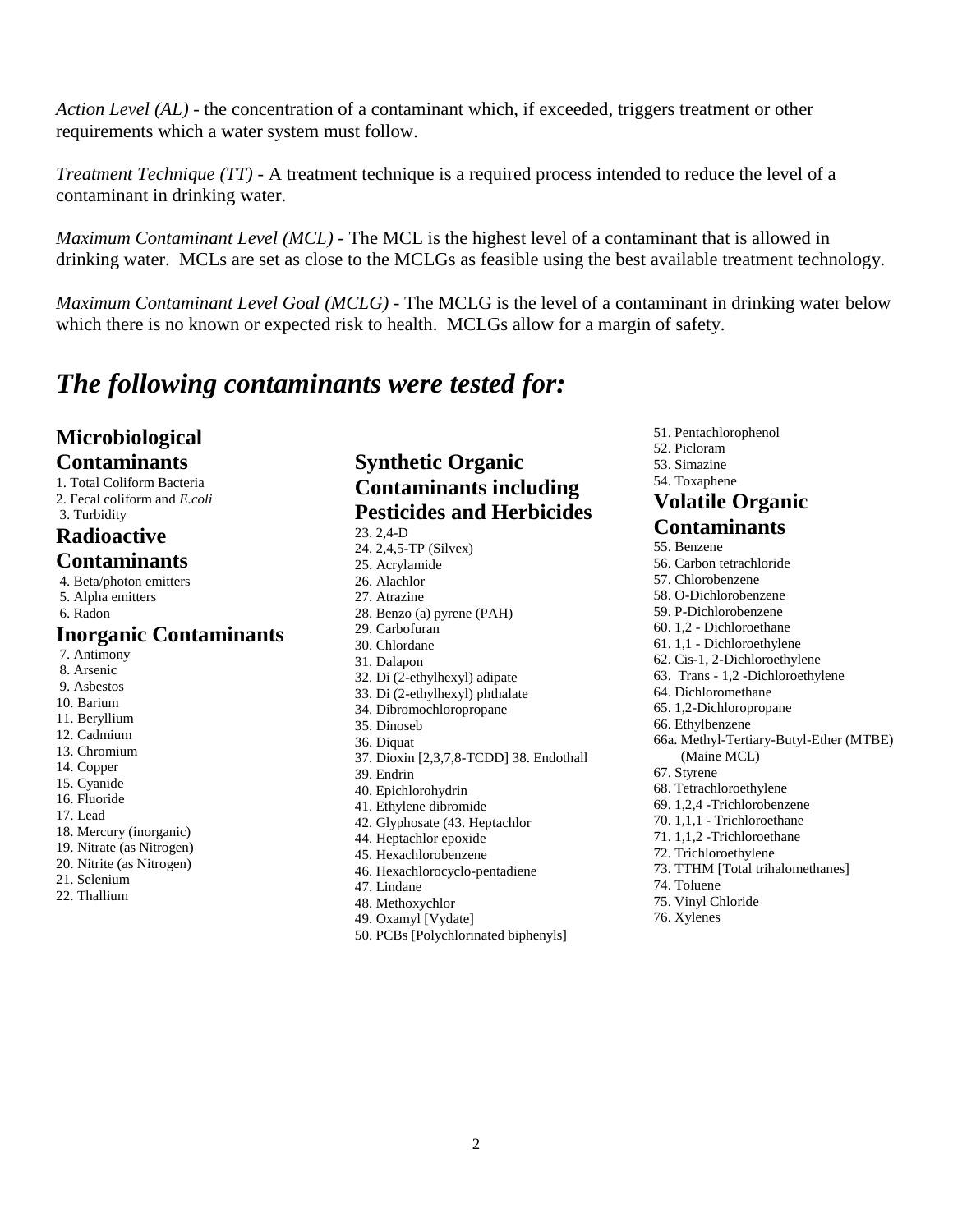# *The following contaminants were detected:*

| <b>TEST RESULTS</b>                                            |                  |                                     |                    |                |                                                               |                                                                                                              |
|----------------------------------------------------------------|------------------|-------------------------------------|--------------------|----------------|---------------------------------------------------------------|--------------------------------------------------------------------------------------------------------------|
| Contaminant                                                    | Violation<br>Y/N | Level<br>Detected                   | Unit of<br>Measure | <b>MCLG</b>    | <b>MCL</b>                                                    | Likely Source of Contamination                                                                               |
| <b>Microbiological Contaminants</b>                            |                  |                                     |                    |                |                                                               |                                                                                                              |
| 1. Total Coliform Bacteria<br>2007                             | N                | $\theta$<br>3 TEST/<br><b>MONTH</b> |                    | $\Omega$       | presence<br>of coliform<br>bacteria in<br>1 monthly<br>sample | Naturally present in the environment                                                                         |
| <b>Radioactive Contaminants</b>                                |                  |                                     |                    |                |                                                               |                                                                                                              |
| 5. Alpha emitters<br>12/22/06                                  | N                | 11.1                                | pCi/1              | $\theta$       | 15                                                            | Erosion of natural deposits                                                                                  |
| 6. Radon<br>12/22/04                                           | N                | 1,784                               | pCi/1              | N/A            | 4,000                                                         | Erosion of natural deposits                                                                                  |
| <b>Inorganic Contaminants</b>                                  |                  |                                     |                    |                |                                                               |                                                                                                              |
| 8. Arsenic<br>4/27/05                                          | N                | 1.7                                 | ppb                | $\theta$       | 10                                                            | Erosion of natural deposits; runoff<br>from orchards; runoff from glass and<br>electronics production wastes |
| 10. Barium<br>4/27/05                                          | N                | 0.0034                              | ppm                | $\overline{c}$ | $\overline{2}$                                                | Discharge of drilling wastes;<br>discharge from metal refineries;<br>erosion of natural deposits             |
| 13. Chromium<br>4/27/05                                        | N                | 1.7                                 | ppb                | 100            | 100                                                           | Discharge from steel and pulp mills;<br>erosion of natural deposits                                          |
| 14. Copper<br>$90th$ percentile<br>1/1/05/12/31/07             | N                | 0.71                                | ppm                | 1.3            | $AL=1.3$                                                      | Corrosion of household plumbing<br>systems. (see below)                                                      |
| 17. Lead<br>90 <sup>th</sup> percentile<br>$1/1/05 - 12/31/07$ | N                | 11                                  | ppb                | $\theta$       | $AL=15$                                                       | Corrosion of household plumbing<br>systems.                                                                  |
| 19. Nitrate (as Nitrogen)<br>2/27/07                           | N                | 3.1                                 | ppm                | 10             | 10                                                            | Runoff from fertilizer use; leaching<br>from septic tanks, sewage; erosion of<br>natural deposits            |
|                                                                |                  |                                     |                    |                |                                                               |                                                                                                              |

*We constantly monitor the water supply for various constituents. Radon: There is no federal regulation for radon levels in drinking water. Exposure to air transmitted radon over a long period of time may have an increased risk of cancer. The State Drinking Water Program currently recommends treatment for radon levels above 4,000 pCi/L.*

As you can see by the table, our system had no violations. We're proud that your drinking water meets all Federal and State requirements. We have learned through our monitoring and testing that some constituents have been detected. The EPA has determined that your water IS SAFE at these levels.

If present, elevated levels of lead can cause serious health problems, especially for pregnant women and young children. Lead in drinking water is primarily from materials and components associated with service lines and home plumbing. Gray Water District is responsible for providing high quality drinking water, but cannot control the variety of materials used in plumbing components. When your water has been sitting for several hours, you can minimize the potential for lead exposure by flushing your tap for 30 seconds to 2 minutes before